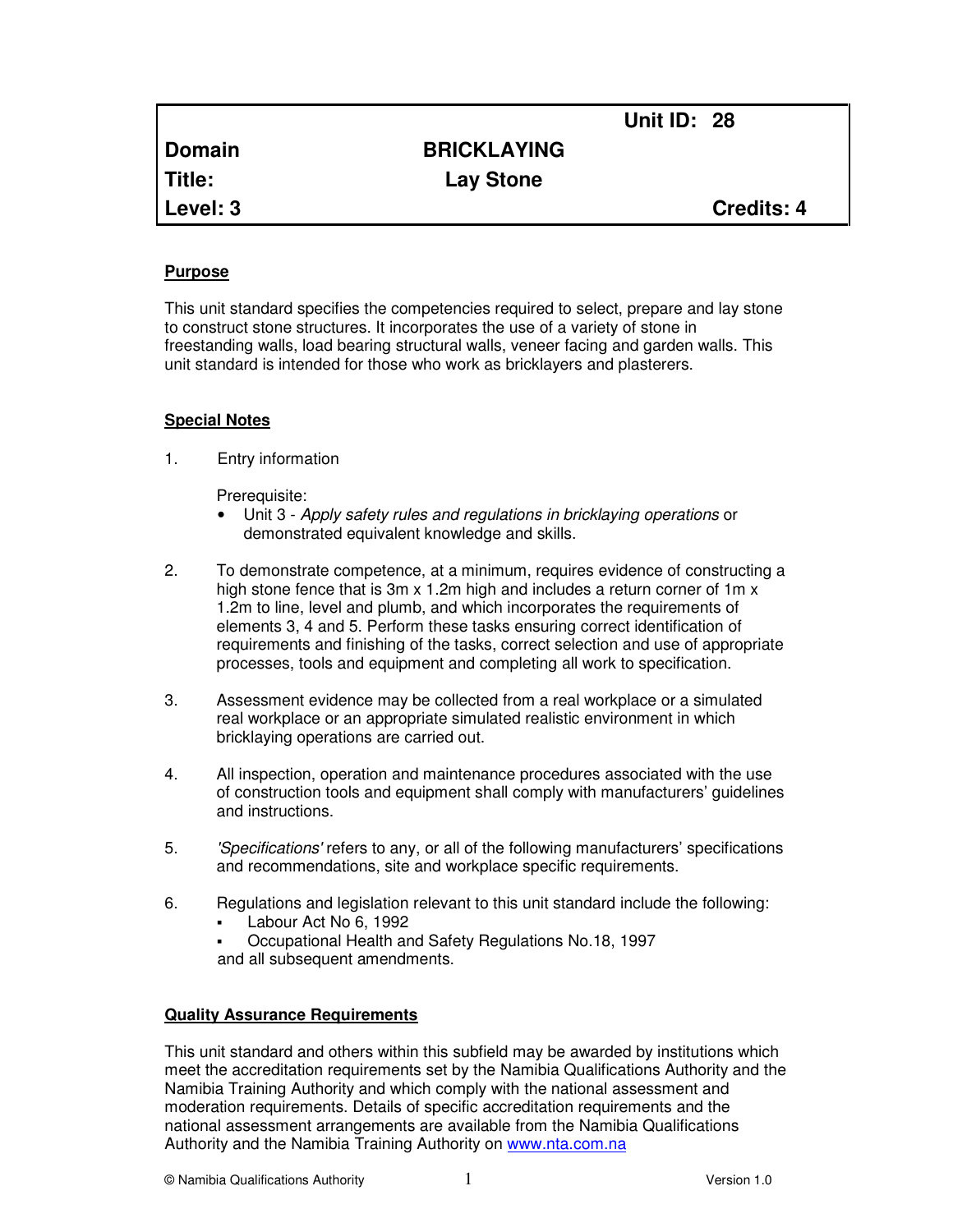# **Elements and Performance Criteria**

## **Element 1: Plan and prepare for work**

## **Range**

Planning and preparation is to include but is not limited to worksite inspection, equipment defect identification, assessment of conditions and hazards and determination of work requirements.

Tools and equipment may include but are not limited to measuring tape/rule, hammer, bolster, shovel, wheelbarrow, spirit level, trowels, jointing tools, screed boards and angle grinder.

## **Performance Criteria**

- 1.1 Work instructions, including plans, specifications, quality requirements and operational details are obtained, confirmed and applied.
- 1.2 Safety requirements are followed in accordance with safety plans and policies.
- 1.3 Sign and barricade requirements are identified and implemented.
- 1.4 Plant, tools and equipment selected to carry out tasks are consistent with the requirements of the job, checked for serviceability and any faults are rectified or reported prior to commencement.
- 1.5 Material quantity requirements are calculated in accordance with plans and/or specifications.
- 1.6 Materials appropriate to the work application are identified, obtained, prepared, safely handled and located ready for use.
- 1.7 Environmental protection requirements for the project are identified and applied in line with environmental plans and regulatory obligations.

## **Element 2: Identify type, size, defects and function of stone**

## **Range**

Stone may include, but not be limited to, granite, sandstone, marble, basalt and other natural or manufactured stone material.

## **Performance Criteria**

- 2.1 Common types of stone are identified.
- 2.2 Common terms, instructions and information relating are used to describe stone and work procedures.
- 2.3 Key features and orientation of patterns in stone identified.
- 2.4 Bed and face of stone and association to fretting of stone are identified.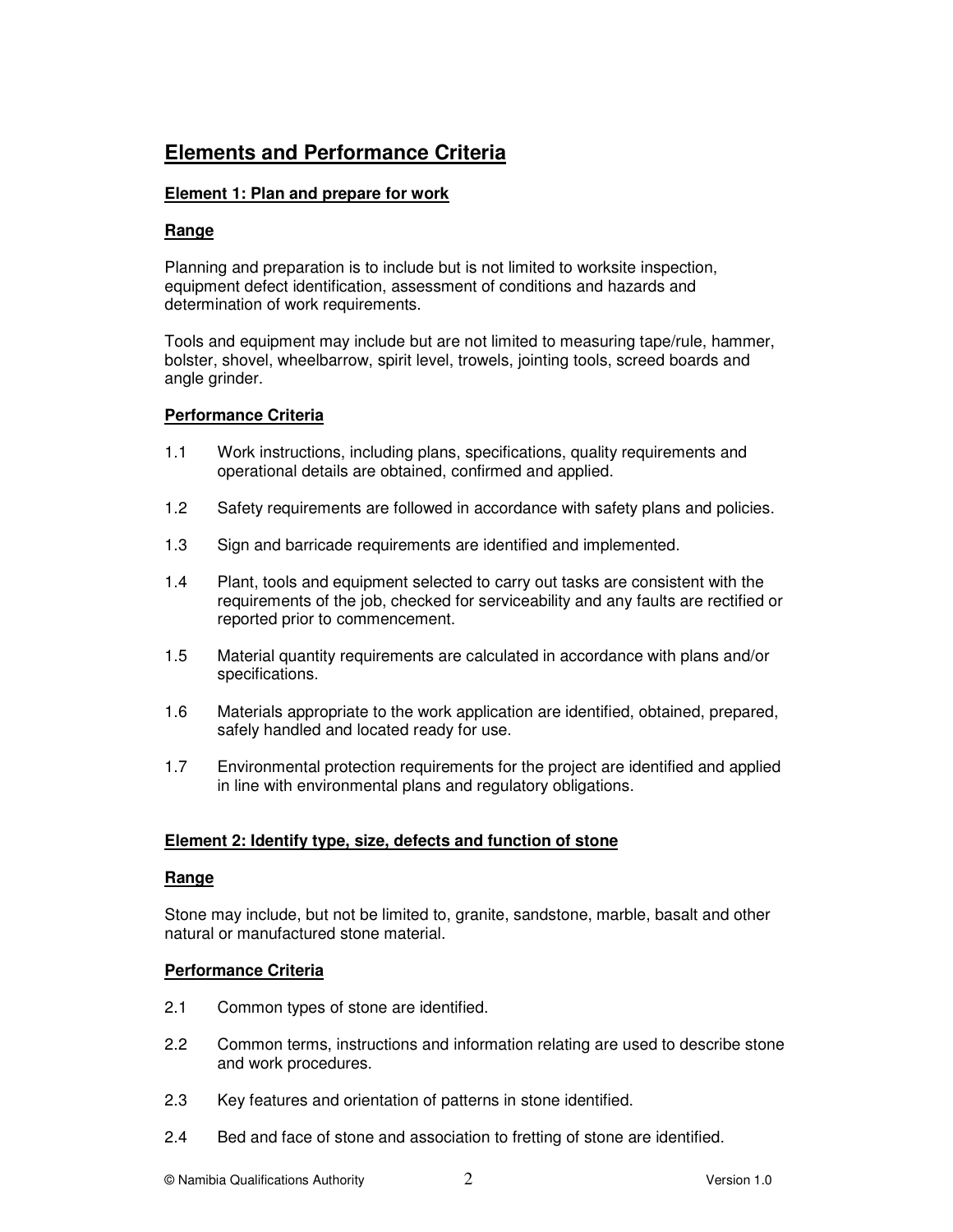## **Element 3: Bed stone into mortar**

## **Performance Criteria**

- 3.1 Prepared stone selected appropriate to the job.
- 3.2 Mortar prepared to designed mix and spread or screeded to form a bed as required.
- 3.3 Ties, fixtures, reinforcing, etc. placed as required.
- 3.4 Stones laid to line and in a sequence as required by job.
- 3.5 Packers, wedges, mortar consistency, propping, shoring and forming structures used to ensure correct joint size, plumb, level and shape.
- 3.6 Backing materials used in a manner consistent with job requirements.
- 3.7 Cavities maintained as required or specified.

#### **Element 4: Place dry bed stone and grout**

#### **Performance Criteria**

- 4.1 Prepared stone appropriate to job set in place dry and supported as required by wedges, packers and props.
- 4.2 Joints prepared and grout poured gradually as required to fill voids.

## **Element 5: Erect dry stone structure**

#### **Performance Criteria**

- 5.1 Stone prepared or selected in a manner appropriate to job.
- 5.2 Stone laid to achieve maximum stability using chips, flat faces and battered angles, through stones, earth sods and clay etc.
- 5.3 Capping stone laid as required by job.
- 5.4 Walling laid in a manner maximising the force of gravity as a stabilising element in structure.

#### **Element 6: Fix slab stone using metal ties and adhesives**

#### **Range**

Reinforcement may include wire strand, welded wire fabric, steel rods and mechanical ties and fixtures.

Admixtures may include plasticisers, waterproofers, setting retardants, etc.